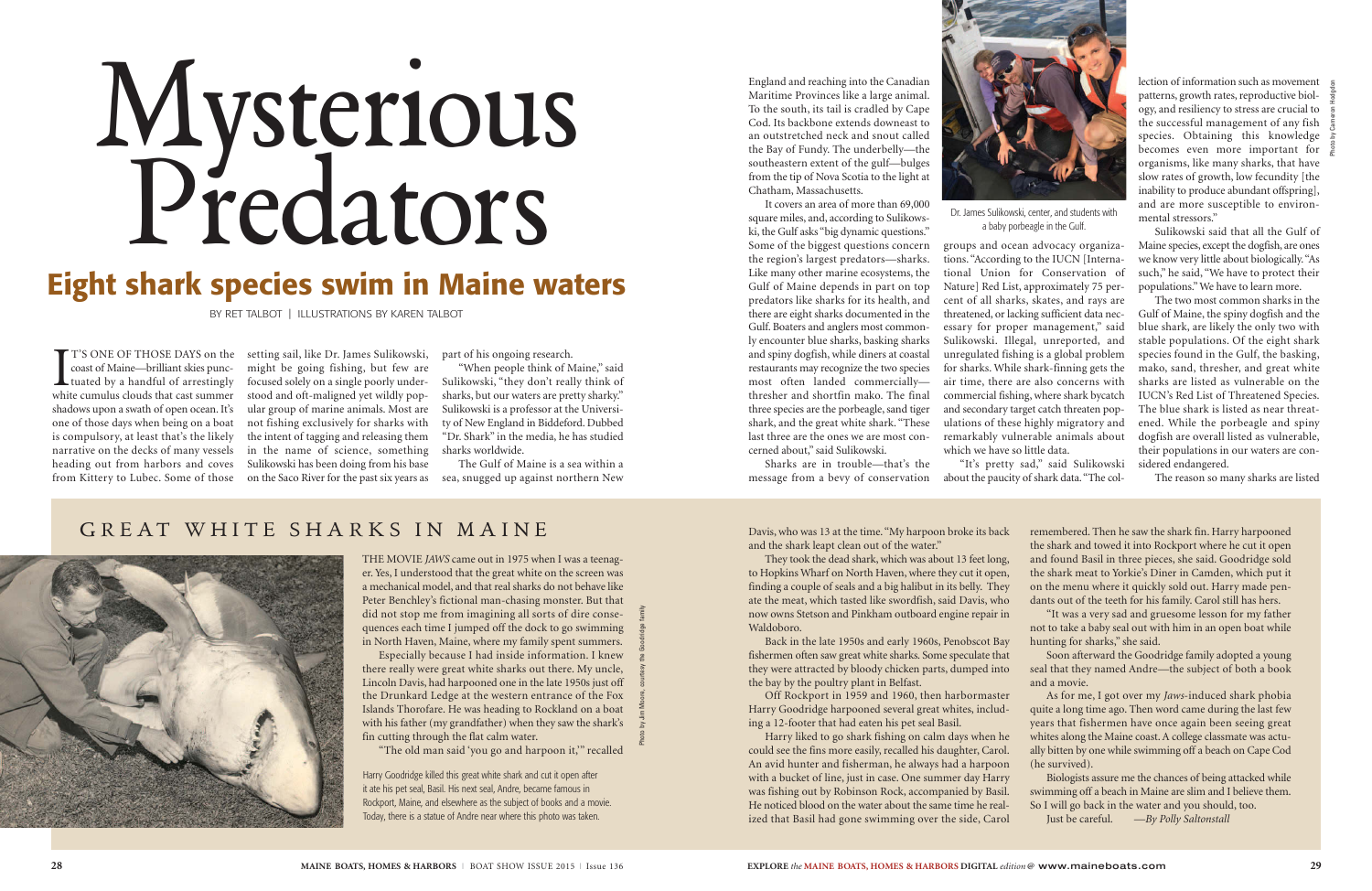The other shark species commonly seen in restaurants and at the fishmonger's is the **SHORTFIN MAKO**. The shortfin mako (*Isurus oxyrinchus*, which means equal tail) reaches a maximum length of 13 feet and can weigh 1,200 pounds. In addition to target fisheries, mako sharks are often harvested as bycatch in longline and driftnet fisheries (especially tuna fisheries). This is one of the fastest, if not the fastest, sharks known and is capable of bursts of speed over 30 mph.

SULIKOWSKI EXPRESSED the most concern for porbeagle, sand tiger,  $\mathbf{Q}_{\text{and}}$  white sharks in the gulf. Of these three, some of the most interesting current research concerns the **PORBEAGLE SHARK** (*Lamna nasus*), which can attain a length of about 11 feet. Population declines are attributed to the combined factors of low reproductive capacity and moderate to heavy fishing pressure. Porbeagle populations in the north Atlantic were severely affected by directed longline fisheries. Like many shark species, data on the physiological and behavioral ecology of porbeagles is lacking, but Sulikowski now believes the Gulf of Maine may be a critical nursery for this oceanic shark species. The origins of the common name porbeagle are unclear but may be a blending of the words porpoise and beagle, alluding to this shark's strong hunting prowess.

WHILE THE WHITE SHARK gets a lot of attention in the popular media, it is a baby porbeagle that has Sulikowski's attention on this gorgeous summer day. His research is unlocking the secrets of this species itself, as well as helping scientists to better understand the Gulf of Maine as an ecosystem and its role in the north Atlantic. As of this writing he and his students have captured two baby sharks. So far this year they have attached a satellite tag (and drawn a blood sample) from one porbeagle.

**SAND TIGER SHARKS** (*Carcharias taurus*), also called grey nurse sharks, can reach a maximum length of 11 feet. These coastal sharks are rare in the gulf, according to Sulikowski. The species is unique among sharks insofar as it is believed to be the only shark that can inhale and store air in its stomach in order to maintain neutral buoyancy. At least one study suggests that sand tiger shark populations declined by as much as 75 percent during the 1980s as a result of the commercial shark fishery along the Atlantic coast.

As he heads back up the Saco River to a mooring by Camp Ellis, Sulikowski is thinking about the next shark he will tag and what additional secrets will be revealed about these mysterious creatures.  $\frac{1}{\mathcal{M}}$ 

Like the sand tiger shark, the white shark, commonly referred to as the **GREAT WHITE SHARK**, is rare in the Gulf of Maine. While not as big as the basking shark, the white shark can reach almost 20 feet (maybe larger). Also like the basking shark, the scientific name, *Carcharodon carcharias*, alludes to people's fear of the species and translates roughly to "sharp tooth man-eater." White sharks, which actually are lead-grey to brown or black above, lighter on the sides, and white below, have hundreds of sharp teeth in several rows and weigh up to 5,000 pounds. While they currently are rare in the gulf, some shark experts believe more whites will move into the region as populations of prey species like seals expand.

"This type of technology, although expensive at \$4,200 per tag, has never been used on such a little shark before," he said. "It will allow us to learn vital ecological information that will ultimately help in the conservation efforts for this species."

*Ret Talbot is an award-winning freelance journalist who covers fisheries at the intersection of science and sustainability. He lives in Rockland, Maine.*

**THRESHER** Alopias vulpinus

as vulnerable or threatened is because most share common life history and reproductive traits. While there are exceptions, many sharks are slow to grow and slow to reach sexual maturity. Most have a lengthy gestation period and produce few offspring. This, combined with fishing pressure, makes it difficult for sharks to maintain stable populations.

Growing to a reported maximum size of more than 49 feet, the **BASKING SHARK** is the largest of the Gulf of Maine sharks and the second-largest living fish, behind the whale shark. Its scientific name, *Cetorhinus maximus*, translates as something akin to "largest marine monster," but Sulikowski said these magnificent animals are far from monsters. "They're big," he said, "but they're filter feeders and pose no threat." Basking sharks are one of only three filter-feeding sharks that feed on plankton. People commonly misidentify them as great white sharks because of their size and the shape of their dorsal fin. Key differences include larger gills on the basking shark and its lack of large teeth. Centuries of exploitation for liver oil, food, fins, and fishmeal, combined with life history and reproductive traits, put the basking shark near the top of some sci-

> entists' species of concern list. One of the reasons basking sharks are more familiar to gulf boaters despite their relative rarity is because they are so big and they "bask" on the surface, although they are also capable of deep dives.

The **BLUE SHARK** reaches a maximum size of 13 feet or so. Unlike the basking shark, the blue shark is considered abundant. It grows relatively quickly, reaches maturity in as little as four years and produces litters of up to 80 pups (more commonly less than 40). While the blue shark is a keystone predator essential to ecosystem health, there is little evidence to suggest significant population decline despite an estimated 10 million to 20 million taken annually in fisheries worldwide. Its scientific name, *Prionace glauca*, translates to "blue saw" because of its brilliant color and the serrations on the edges of this shark's teeth.

Reaching a length of just four feet, the **SPINY DOGFISH** is diminutive in size and controversial. This scrappy predator has seen dramatic swings in its population largely due to supply and demand issues and poor management. At one point, when exports of dogfish were high, the species was over-fished. Recently populations have rebounded to such an extent that the species is considered abundant and is often blamed for fouling fishing

gear and preying on more valuable food fish species such as cod. The scientific name, *Squalus acanthias*, alludes to two venomous spines, one at the anterior side of each dorsal fin. Many have pushed to increase the commercial fishery and domestic consumption of dogfish. Consumers have been slow to catch on, though, because of lack of familiarity and availability, as well as concerns about mercury.

> Like most long-lived, top predators, sharks tend to be high in mercury, which bioaccumulates as it moves up the food chain. For that reason,the FDA advises women of reproductive age and young children not to eat any shark. Everyone else should limit consumption to avoid health concerns.

That said, the most common sharks found on plates in Maine are the thresher and the shortfin mako, according to Sulikowski. The **THRESHER SHARK** is big, reaching a maximum size of close to 25 feet. It is one of three sharks from the genus *Alopias*, meaning fox—a nod to the upper lobe of its tailfin, which can be as long as the fish's body. Commonly called the common thresher, the fox shark, or the swiveltail, this shark uses its tail to stun schooling fishes and other prey.

SPINY DOGFISH Squalus acanthias



BLUE SHARK Prionace glauca

BASKING SHARK Cetorhinus maximus

Illustrations by Karen Talbot (8)